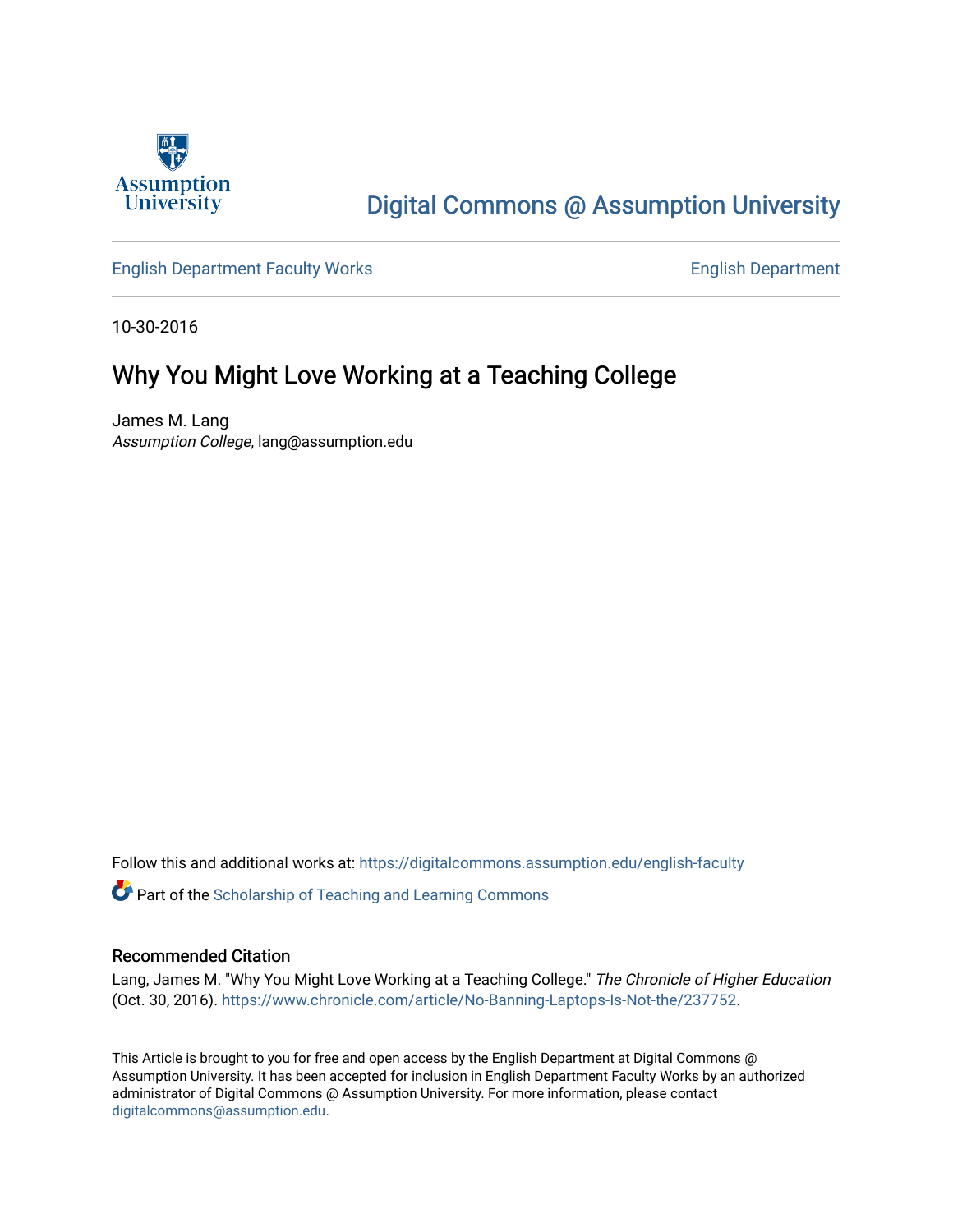[ADVICE](https://www.chronicle.com/section/Advice/66)

## Why You Might Love Working at a Teaching College

Our institution may not be your dream job, but it could well lead to a deeply satisfying career



By James M. Lang  $\vert$  october 30, 2016

 $\sum$ <sup>few yea</sup><br>my coll<br>my talente few years ago, when I was directing the honors program at my college, I had the pleasure of teaching a bright and talented sophomore who wanted to pursue a Ph.D. after graduation. Throughout his junior year, he would update me on his studies during both informal chats and formal meetings about his progress. He had his sights set on graduate school and the academic life.

Jon Krause for The Chronicle Review

Early in his senior year, I ran into him one morning and asked how his graduate-school plans were proceeding. They had been postponed, he said. He didn't have enough money to take the GREs in time to apply to graduate programs for next year. I knew from previous

conversations that his financial situation was precarious. Like a third of the students on my campus, he was a first-generation college student. His father was unemployed, and his mother earned low wages. To help make ends meet, he worked more than 30 hours a week at a local store.

Even knowing that, I was stunned and saddened to think that the cost of a standardized test would stand in the way of him pursuing his academic dream. Later that day, I drafted a long email to our provost, asking if I could dip into the honors-program budget to pay for his GREs. I was expecting a negative reply, couched in administrative fears about setting poor precedents, tight budgets, etc. I was already considering what other resources I could tap when the message came back from the provost: Of course we could help him.

We covered the cost of his GREs, and that student has now completed his master's and is working toward his Ph.D. at a major research university in the South. I bump into him occasionally on social media or via email, and every time I do, I am reminded of the generosity of our provost in stepping up to help this young man.

I tell that story to illustrate a sentiment I heard over and over again [at a recent conference](https://www.umb.edu/news_events_media/events/teaching_at_intensive_institutions) I attended for graduate students interested in faculty careers at teaching-oriented colleges. The participants included graduate students and postdocs from around New England, staffers and administrators who help those students, and faculty and administrators from teaching-intensive campuses in the region (including community colleges, regional universities, and liberal-arts colleges like mine).

Our shared objective at the conference was to help graduate students see the pathways to a faculty career outside of the traditional [research university. Paula Krebs, one of the conference organizers and a dean at Bridgewater State University — and the author of a](https://crosssectorpartnership.wordpress.com/) blog focused on creating partnerships between research and teaching institutions — invited me to speak at the event's opening panel, "What Does a Career at a Teaching-Intensive Institution Look Like?" I was joined by the president of a regional master's university, the director of undergraduate research at another such university, and the vice president for academic affairs at a community college.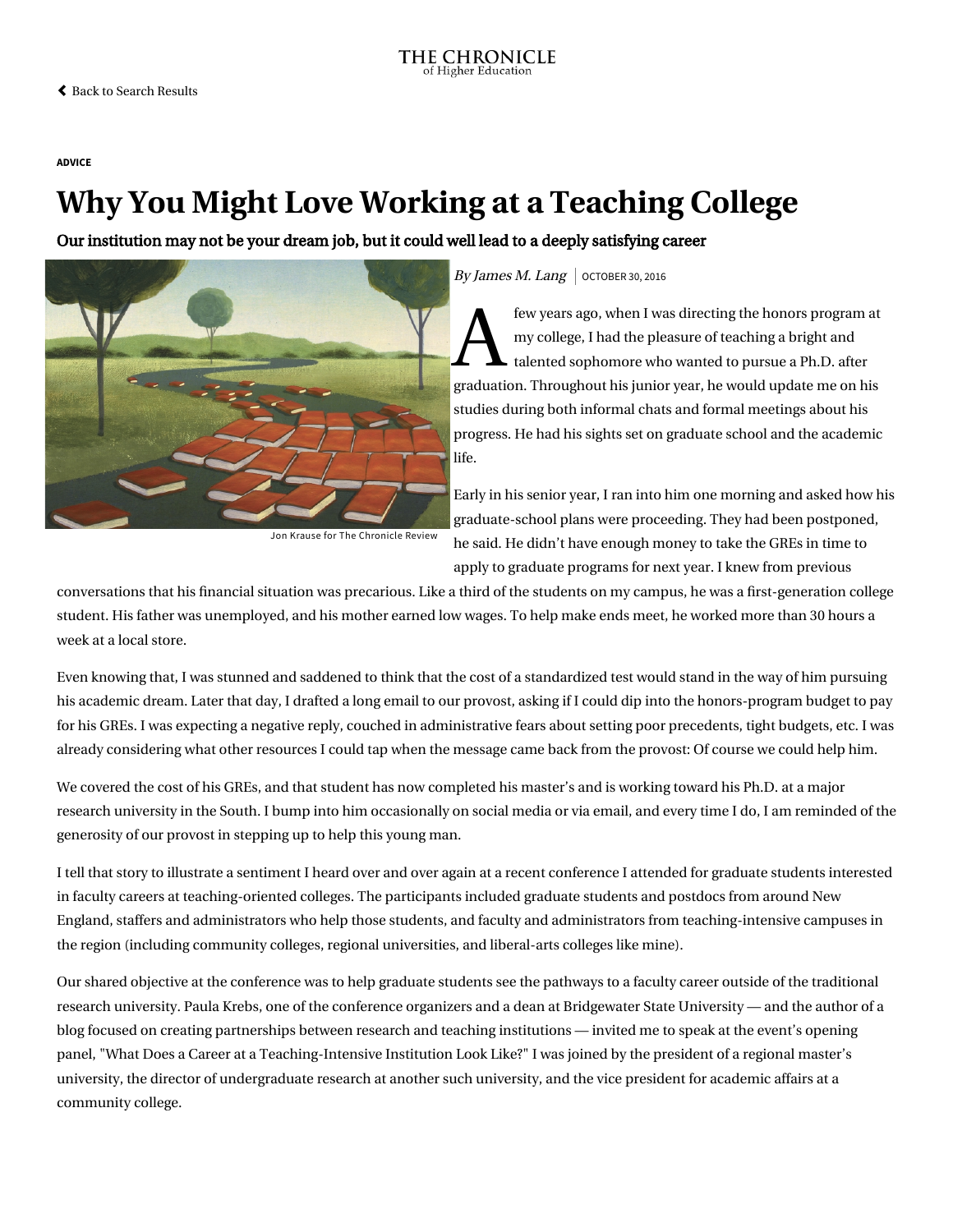We talked about things like tenure expectations, adjunct labor practices, and teaching loads. These would-be professors no doubt heard things that gave them pause. They learned, for example, that faculty members at community colleges tend to teach five courses a semester, while at master's universities, the more likely number is three or four. Either way, that number represented more courses than most of the audience members had ever taught.

The final question that Dean Krebs posed to the panelists was perhaps designed to end things on a positive note: "What are the rewards of teaching at institutions like ours?," she asked us. "Why should these graduate students think about careers with us?"

I was immediately struck by the extent to which all four of us on the panel sounded a similar theme. We all talked about how our institutions gave us the opportunity to make a palpable, positive difference to the young people who enrolled in our courses and visited our offices. We all worked with large populations of first-generation college students and with students who worked long hours to help pay for school. We all took great satisfaction in helping them discover new opportunities in their lives.

Later that afternoon, I listened to a community-college instructor describe an extensive résumé of social-justice work he had done before becoming a faculty member. During his first few years at the community college, he found himself too busy to engage in that work to the same degree, and that had depressed him. He wondered what had happened to his passion for helping the poor, the marginalized, those who needed help gaining access to opportunities for self-improvement.

Three years into his stint as a faculty member, he experienced a sudden revelation: He was doing that work every single day.

His courses were brimming with first-generation students seeking to break cycles of poverty in their families, with people from traditionally underrepresented demographics who were obtaining knowledge and skills for better careers, with adults who were looking for new sources of meaning and support in their lives. He and his colleagues offered the miracle of education to these students every day.

On my campus, we feel that same passion. What you should know about the story of that honor student we helped is just how commonplace such efforts are at teaching-intensive institutions. I witness or hear similar stories from my colleagues all the time. In almost every case, faculty efforts to help a struggling student are supported by a member of the staff or administration somewhere on campus.

More times than I would care to count, I have been asked — not by a student but by a faculty adviser — to contribute a letter of recommendation for some student's application for a grant or special program. Every week I see colleagues working with students late into the afternoon, helping them master some skill that has eluded them in class. At least once a semester every one of my colleagues meets with a dozen or more students to advise them on planning courses, succeeding at college, or choosing a career. We have the distinct pleasure of observing the transition of these advisees from tentative, nervous freshmen into fully fledged, confident seniors.

I'm not suggesting here that a faculty career at a teaching college is superior to one at a research university, or that our work matters more than scholarship. I benefit enormously from the contributions of researchers in my field; the work that I do with my students would not be possible without it. Scholars fully deserve the credits and accolades that attach to their work.

I also have no doubt that faculty members at research universities make a difference in the lives of their students, too.

At teaching institutions, though, making such a difference constitutes the main focus of our work. We are drawn to the job from a devotion to students — we are evaluated on it and rewarded for it in the tenure-and-promotion process. It constitutes the fuel that fires our passions. I see it every semester in the dedication of my colleagues, and I heard it from the mouths of every professor or administrator who spoke at that conference.

I hope the graduate students who were there, and those who may be reading these words, will consider whether this noble work speaks to their passions as well. I hope as well that more of us at teaching-oriented campuses will find ways to tell our stories and to invite graduate students to see how careers at institutions like ours can lead to deeply satisfying lives.